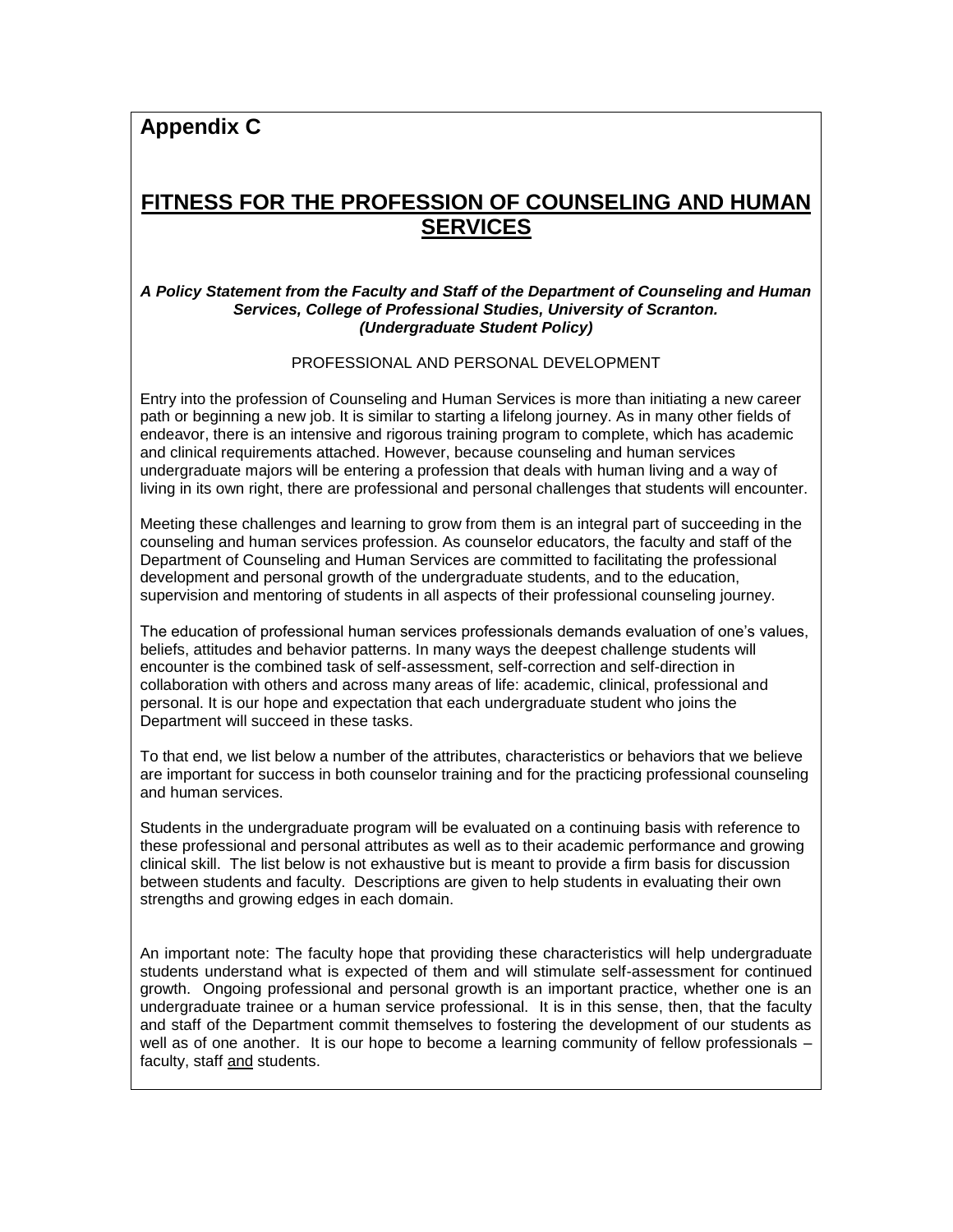For all of us, it is to be hoped that growth will build upon our uniqueness as individuals while moving us toward professional excellence. With this in mind, the following attributes are provided to aid in our ongoing development.

### **Professional/Personal Attributes: Counseling and Human Services**

| <b>Professional/Personal Attributes</b>                        | <b>Description</b>                                                                                                                                                                                                                                                                                                                                                                                                                                                                                                                                                                                                                                                                                                                                                                                                                                                                                                  |
|----------------------------------------------------------------|---------------------------------------------------------------------------------------------------------------------------------------------------------------------------------------------------------------------------------------------------------------------------------------------------------------------------------------------------------------------------------------------------------------------------------------------------------------------------------------------------------------------------------------------------------------------------------------------------------------------------------------------------------------------------------------------------------------------------------------------------------------------------------------------------------------------------------------------------------------------------------------------------------------------|
| 1. Commitment to Wellness                                      | Wellness is a way of life oriented toward optimal<br>health and well-being in which body, mind and spirit<br>are integrated by the individual to live life more fully.<br>It is particularly important as it impacts professional<br>and clinical practice. "Commitment" includes:<br>An understanding of, and decision to pursue,<br>wellness as a lifestyle over the life span. Willingness<br>to assess issues of wellness in one's lifestyle and<br>life-environments; an ongoing choice to become the<br>best one can be spiritually, mentally, emotionally,<br>physically, socially, and vocationally.                                                                                                                                                                                                                                                                                                        |
| <b>Commitment to Learning</b><br>2.                            | Demonstrated ability to self-assess, self-correct, and<br>self-direct; to identify needs and sources of learning;<br>to continually seek new knowledge and<br>understanding.<br>Demonstrated academic- and life-management<br>skills: For example, ability to prioritize and manage a<br>variety of commitments, time and stress; critical<br>thinking skills; problem-solving and ethical decision-<br>making skills; quality participation in class exercises<br>and assignments; timeliness.<br>Commitment to excellence as a human service<br>professional.                                                                                                                                                                                                                                                                                                                                                     |
| <b>Core Academic and Clinical</b><br>3.<br><b>Competencies</b> | The counseling profession, through its various<br>accrediting and certifying agencies (e.g. CACREP,<br>CORE; NBCC, CSHSE) has identified the<br>knowledge-base that is essential for success in<br>professional human services. These core areas<br>include: Introduction to Human Adjustment, Human<br>Services Systems, Case Management and<br>Interviewing, Counseling Theories, Research<br>Methods in Human Services, Multiculturalism in<br>Human Services, Group Dynamics, Crisis<br>Intervention, Career Seminar, and elective courses<br>in Counseling and Human Services. Acceptable<br>performance in these academic areas is essential.<br>In addition, clinical competency and an acceptable<br>level of functioning in internships are required and<br>expected (see revised Internship Manual and<br>specific Program Objectives elsewhere in this<br>Program Manual). The ability to form effective |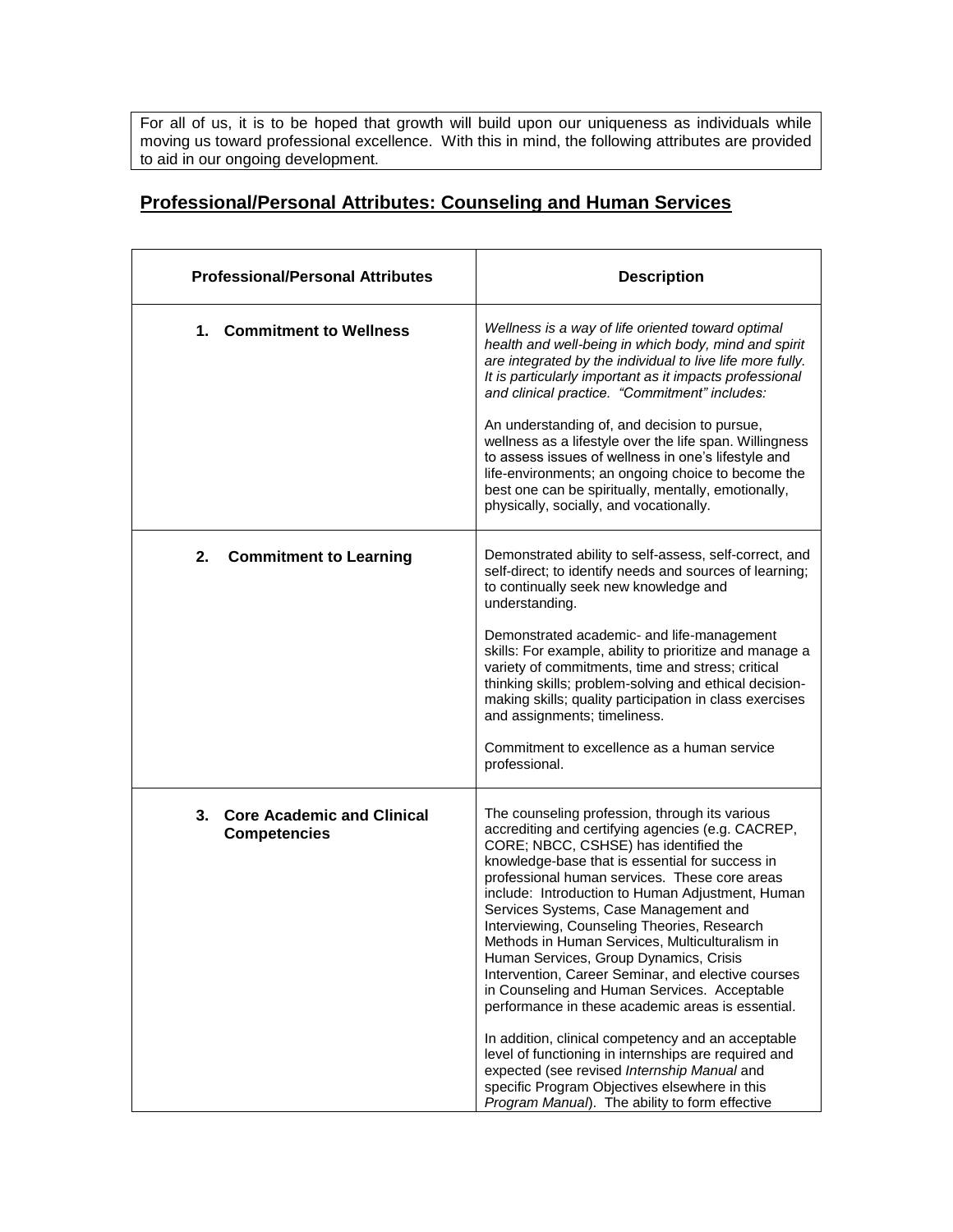|                                | collegial working relationships with peers and<br>supervisors.<br>It should be noted that, in a number of academic<br>courses involving these core academic and clinical<br>areas, students will be challenged to review their<br>own values, attitudes, experiences, beliefs,<br>behaviors and biases. Willingness to engage in this<br>self-review, its challenges and potential growth, is a<br>critical element in growing as a professional<br>counselor.                                                                                                                                                                                                                                                                                                                                                                                                                                                                                                                                                                                                                                                                                                                                                                                                                                                                   |
|--------------------------------|----------------------------------------------------------------------------------------------------------------------------------------------------------------------------------------------------------------------------------------------------------------------------------------------------------------------------------------------------------------------------------------------------------------------------------------------------------------------------------------------------------------------------------------------------------------------------------------------------------------------------------------------------------------------------------------------------------------------------------------------------------------------------------------------------------------------------------------------------------------------------------------------------------------------------------------------------------------------------------------------------------------------------------------------------------------------------------------------------------------------------------------------------------------------------------------------------------------------------------------------------------------------------------------------------------------------------------|
| 4. Professional Identity       | Commitment to ongoing development as an entry<br>level human services professional and member of<br>the "helping professions."<br>Commitment to high standards of practice as a<br>human service professional.<br>An understanding of one's motivation for choosing<br>the counseling profession. The ability to critically<br>assess one's own values, attitudes, beliefs and<br>behaviors as they relate to the standards of<br>excellence and ethics, and the best practices, of the<br>counseling and human services profession.<br>The ability to exhibit appropriate professional<br>attitudes and conduct; ability to represent the<br>profession ethically and effectively. Willingness to<br>assume roles of service and advocacy.<br>Ability to demonstrate theory-into-practice, that is,<br>to translate learned values and content knowledge<br>into professional/personal attitudes and action.<br>Developing participation in the varied roles of the<br>human services professional and participation in<br>professional organizations through membership,<br>service and scholarship.<br>Ability to see oneself as connected to a wider whole<br>of regional/global needs, helping systems, and<br>resources. A commitment to advocacy on behalf of<br>clients and larger society, as well as to the pursuit of |
| <b>Personal Maturity</b><br>5. | social justice, as consistent with one's professional<br>identity.<br>Ability to live and function at an appropriate<br>level of emotional, psychological, and relational<br>well-being; freedom from significant<br>impairments that would affect one's ability to<br>perform as a human service professional. The<br>ability to tolerate ambiguity and to patiently<br>address areas of growth. Ability to balance<br>personal and professional self-awareness.                                                                                                                                                                                                                                                                                                                                                                                                                                                                                                                                                                                                                                                                                                                                                                                                                                                                |
| <b>Responsibility</b><br>6.    | Demonstrated ability to fulfill professional<br>commitments and to be accountable for actions and                                                                                                                                                                                                                                                                                                                                                                                                                                                                                                                                                                                                                                                                                                                                                                                                                                                                                                                                                                                                                                                                                                                                                                                                                                |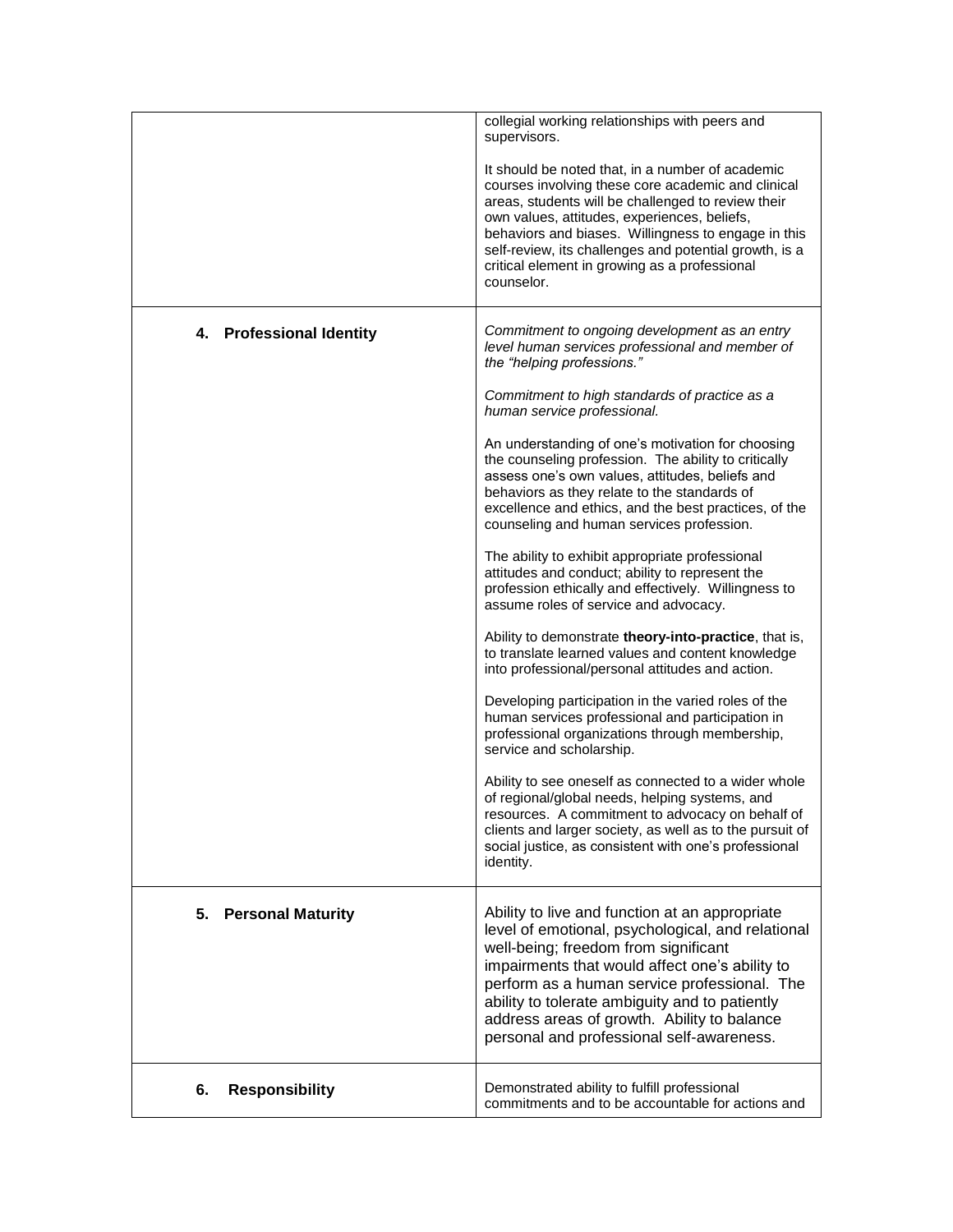|                                   | outcomes. Demonstration of effective work habits<br>and attitudes (e.g. reliability), evident in classes,<br>assistantship assignments, and other areas of<br>student performance.<br>Demonstrated ability to act and respond in a variety<br>of situations with honesty and integrity.<br>Knowledgeable about professional ethical standards<br>and competent in applying those standards to<br>concrete situations.                                                                                                                                                                                                                                                                                                                                               |
|-----------------------------------|---------------------------------------------------------------------------------------------------------------------------------------------------------------------------------------------------------------------------------------------------------------------------------------------------------------------------------------------------------------------------------------------------------------------------------------------------------------------------------------------------------------------------------------------------------------------------------------------------------------------------------------------------------------------------------------------------------------------------------------------------------------------|
| 7.<br><b>Interpersonal Skills</b> | Demonstrated ability to interact effectively with<br>clients, families, colleagues, other helping<br>professionals, and the community and to deal<br>effectively with multiple diversities in a pluralistic<br>society.<br>Effectiveness in establishing positive interpersonal<br>relationships on an individual and group basis;<br>openness to constructive criticism; tolerance and<br>openness toward differences; ability to develop<br>appropriate support systems.<br>The ability to identify sources of and seek out<br>appropriate feedback from faculty and peers, and to<br>utilize and provide feedback for improving personal<br>and professional interactions; "supervis-ability."<br>Ability to be appropriately assertive and self-<br>advocating. |
| 8. Communication Skills           | Demonstrated ability to communicate effectively (i.e.<br>speaking, body language, reading, writing, listening)<br>for varied audiences and purposes. Sensitive to<br>diversity in one's communications.                                                                                                                                                                                                                                                                                                                                                                                                                                                                                                                                                             |
| <b>Problem-solving</b><br>9.      | In both professional performance and personal<br>development, the ability to recognize and define<br>problems, analyze data from varied sources,<br>develop and implement solutions, and evaluate<br>outcomes. The ability to seek out resources for<br>help, support, and insight.                                                                                                                                                                                                                                                                                                                                                                                                                                                                                 |
| 10. Stress Management             | The ability to identify sources of stress that<br>(potentially) affect personal and professional<br>functioning, and to develop effective coping<br>behaviors. Existence of appropriate boundaries<br>between personal stressors and professional<br>performance. Obtaining appropriate supports,<br>resources and help when needed.                                                                                                                                                                                                                                                                                                                                                                                                                                |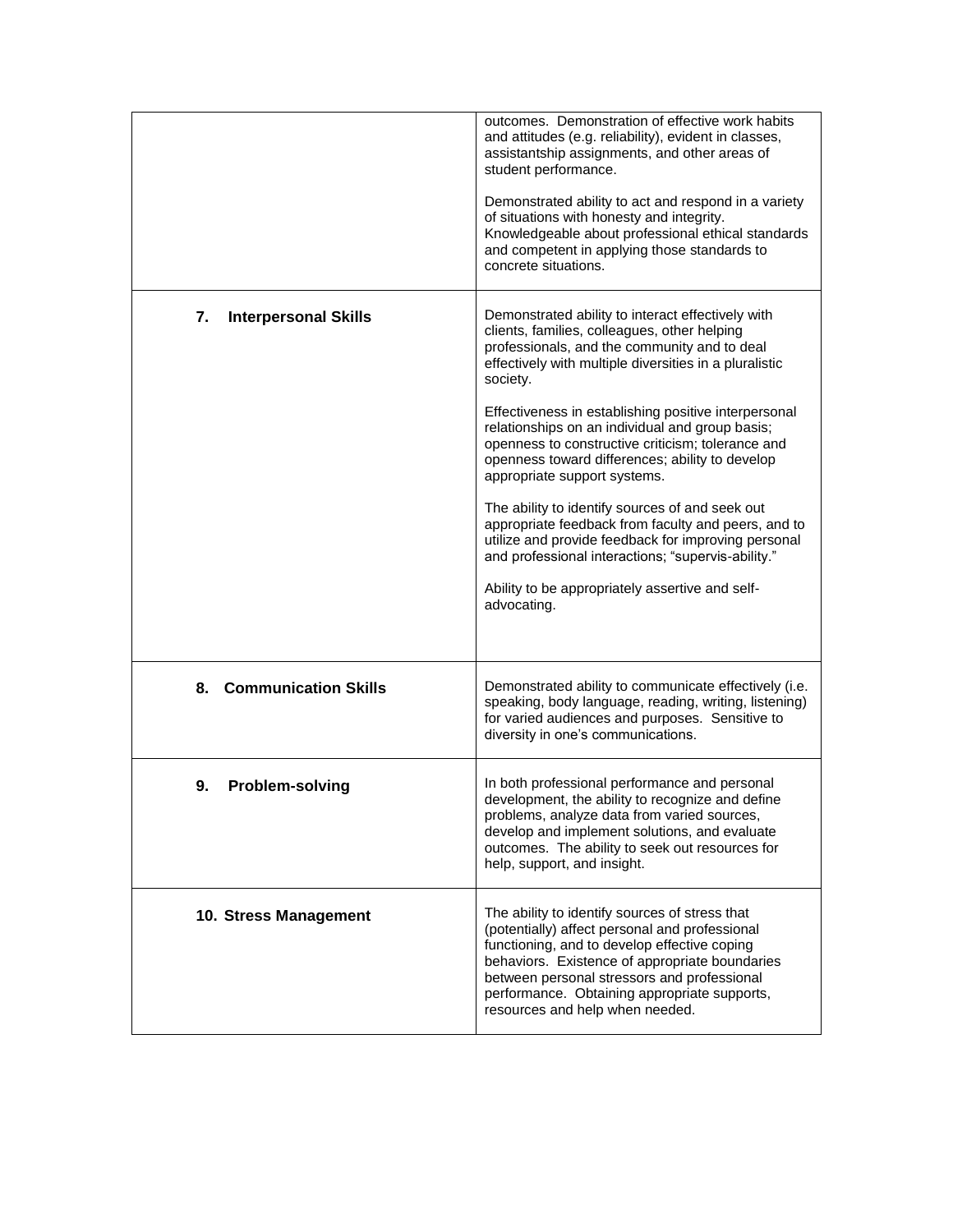### **APPENDIX D**

# **STUDENT RETENTION POLICY AND PROCEDURES**

Acceptance into the undergraduate counseling and human services program does not assure graduation from it. Successful completion of the Bachelor's degree in the Department of Counseling and Human Services is based upon the continuous evaluation of students to insure (a) effective demonstration of academic competence, (b) each student's commitment to the program and the profession, and (c) his or her continued growth in personal or emotional characteristics and qualities related to successful performance in a helping profession (see above). The evaluation process serves two primary functions:

1. To provide students with direct feedback relative to their progress that will enable them to enhance their strengths and identify and remediate growing edges and weaknesses in their academic, professional and personal development.

2. To provide faculty with information about student progress which facilitates decisions in the best interest of students and the profession.

A student must have a cumulative GPA of at least a 2.5 at the end of his or her prescribed curriculum to fulfill the degree requirements. In addition, all students must maintain a cumulative GPA of at least 2.5 to remain in good standing. If a student's GPA drops below a 2.0, he or she is placed on academic probation. If satisfactory progress is not made toward removing probationary status, the student is subject to dismissal by the Dean in consultation with the student's Program Director (see *Undergraduate School Catalogue*). Students whose GPA is below 2.0 will not be allowed to register for Internship in Counseling and Human Services [CHS 380], Internship in Rehabilitation Services [CHS 480], or Advanced Internship in Counseling and Human Services, [CHS 481].

Students are expected to adhere to the professional code of ethics of the American Counseling Association and to the national standards for Human Service professionals from the Council for Standards in Human Service Education [\(http://www.cshse.org\)](http://www.cshse.org/). Copies of these codes are available through the professional organizations. Students are also expected to adhere to the Academic Code of Honesty of the University of Scranton.

The Department's annual "student review process" offers a vehicle for counseling and human services faculty to evaluate student academic, professional, and personal progress. Any faculty member may raise questions about a particular student's performance in any of the above areas at any point during the student's program. Additionally, a review will take place at least yearly with the initial review taking place following the student's first year as a Counseling and Human Services major. Written results of the review will be placed in the student's advising file, which is retained in the Department.

Students who have demonstrated satisfactory progress are given feedback by their mentor*.* It is the experience of the faculty and staff that the majority of students engage fully in the undergraduate program and progress in this way. In fact, many of our students excel in all areas of their development as counselors and human services trainees. However, at times, there are those students who need additional help.

Students who have not demonstrated satisfactory progress are notified to make a mandatory appointment with their mentor. This "review process" insures that each student is given feedback about academic, professional, and personal development throughout the program as they attain knowledge and skill in required and elective courses and clinical experience.